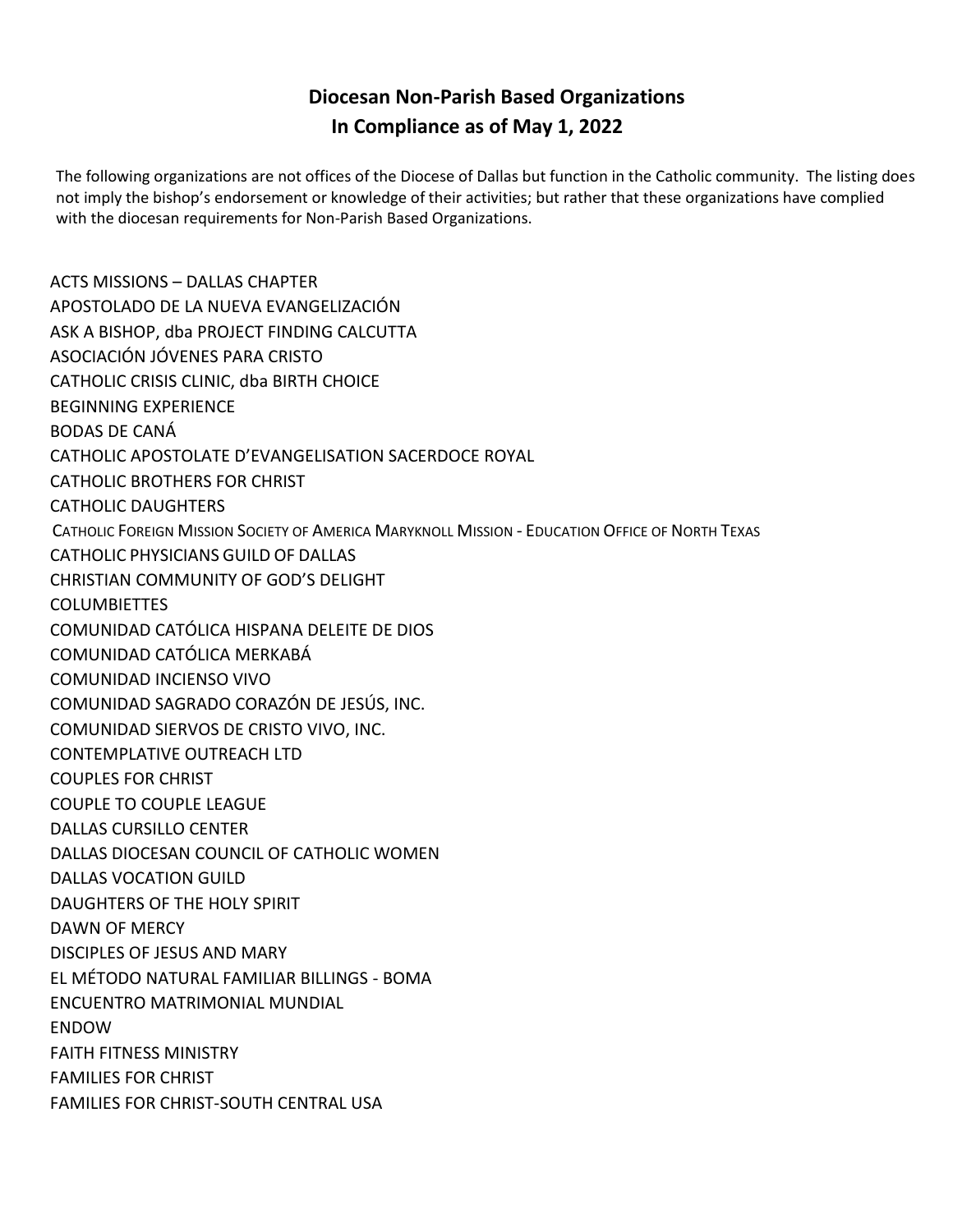FAMILIES IN CHRIST JESUS FAMILIES OF NAZARETH FAMILIAS UNIDAS POR LA INMACULADA CONCEPCIÓN FEDERACIÓN CARISMÁTICA FIESTA GUADALUPANA FOCOLARE MOVEMENT FRATERNITE NOTRE DAME DU REVEIL SPIRITUEL FRIENDS OF LOS NIÑOS GUADALUPE RADIO NETWORK HEARTS OF JESUS AND MARY MINISTRY HOLY GHOST CATHOLIC CHARISMATIC RENEWAL ISAIAH MINISTRIES JUNIOR DECATS-Dallas KNIGHTS OF COLUMBUS KNIGHTS OF PETER CLAVER, INC.-LADIES AUXILIARY KOLBE PRISON MINISTRY – Dallas LADIES OF CHARITY OF DALLAS, INC. LEGATUS LEGION OF MARY LIVE IN MY SHOES MAGNIFICAT, A Ministry for Catholic Women, Grapevine Chapter - Our Lady of the Most Blessed Sacrament MATER FILIUS DALLAS, INC. MIGHTY IS HER CALL MINISTERIO CATÓLICO JUAN PABLO II MINISTERIO CATÓLICO MENSAJE MISSIONARY FAMILIES OF CHRIST MOVIMIENTO FAMILIAR CRISTIANO CATÓLICO NATIONAL PASTORAL MUSICIANS ASSOCIATION NATURAL FAMILY PLANNING CENTER OF DALLAS, INC. NATIONAL COUNCIL OF NIGERIA CATHOLIC WOMEN ORGANIZATION NOTRE DAME CLUB OF DALLAS OUR LADY OF THE ASSUMPTION NIGERIAN CATHOLIC COMMUNITY OUR LADY OF THE MOST HOLY ROSARY OF POMPEII, DOMINICAN LAITY RADIO CRISTO REY (GRUPO DEVOCION) RADIO CATÓLICA JESÚS Y MARĺA REGNUM CHRISTI MOVEMENT (RC Activities, Inc.) SCHOENSTATT FAMILY OF NORTH TEXAS SECULAR ORDER OF DISCALCED CARMELITES SENIOR DECATS SERRA CLUBS SHALOM MEDIA USA, INC.